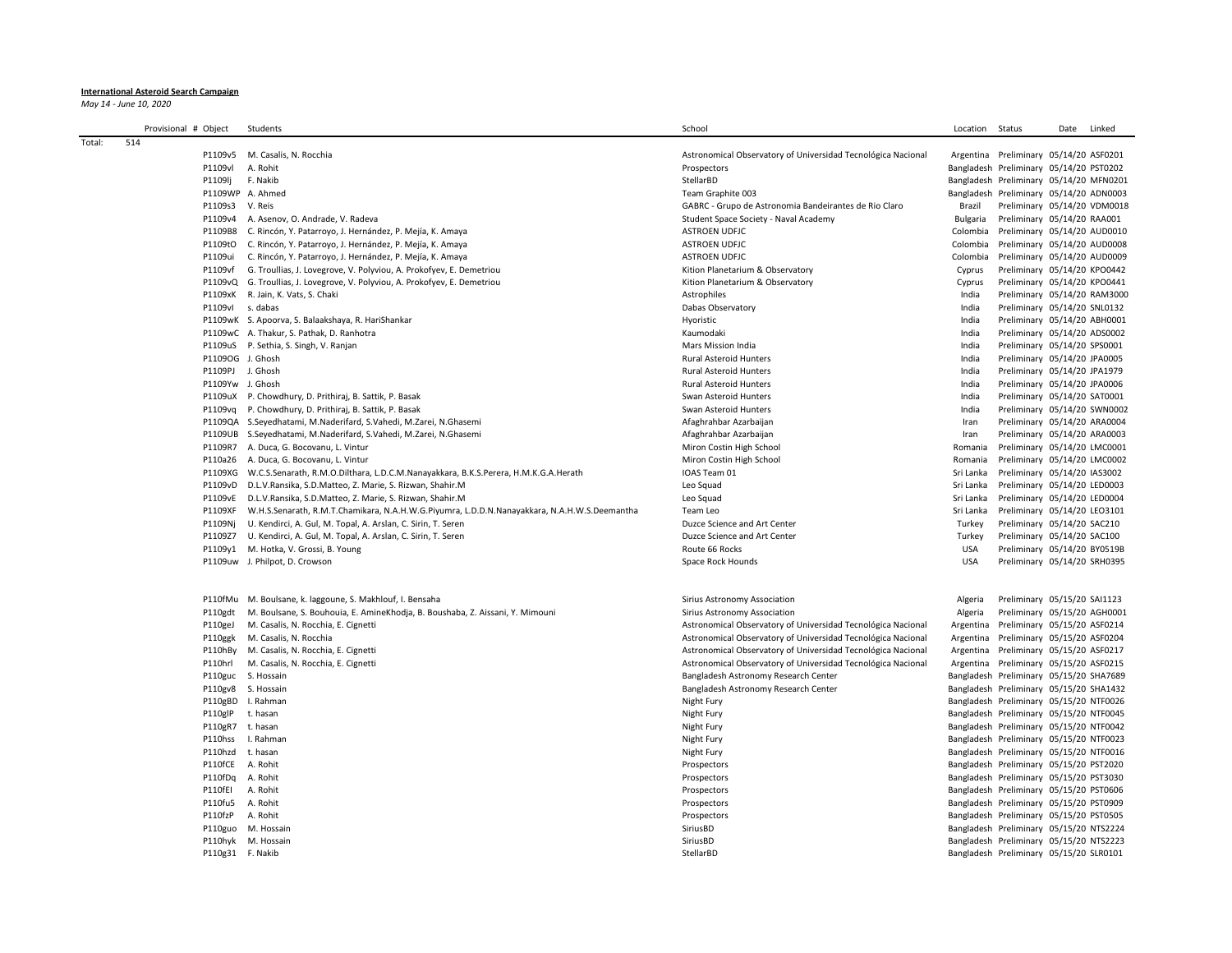P110g8e F. Nakib StellarBD Bangladesh Preliminary 05/15/20 SLR0103 P110g8P F. Nakib StellarBD Bangladesh Preliminary 05/15/20 SLR0102 P110gG7 T. Titir StellarBD Bangladesh Preliminary 05/15/20 SAR0101 P110gjC R. Tono StellarBD Bangladesh Preliminary 05/15/20 RIT5211 P110gLS R. Tono StellarBD Bangladesh Preliminary 05/15/20 RIT5203 P110gmT T. Titir StellarBD Bangladesh Preliminary 05/15/20 TBS0202 P110gnj T. Titir **Example 2018 and StellarBD** StellarBD StellarBD Bangladesh Preliminary 05/15/20 TBS0404 P110gTK R. Tono StellarBD Bangladesh Preliminary 05/15/20 RIT0001 P110hha R. Tono StellarBD Bangladesh Preliminary 05/15/20 RIT5201 P110hkR R. Tono StellarBD Bangladesh Preliminary 05/15/20 RIT5201 P110hla T. Titir **Example 2018 and StellarBD** StellarBD StellarBD StellarBD Bangladesh Preliminary 05/15/20 TBS0303 P110g4J M.Hasan Maxwell Maxwell Maxwell Maxwell Maxwell Team Aero Team Aero Bangladesh Preliminary 05/15/20 TMA4600 P110g79 M.Hasan Maxwell 2015/20 TMA0034 Cam Aero Team Aero Team Aero Bangladesh Preliminary 05/15/20 TMA0034 P110hpT M.Hasan Team Aero Bangladesh Preliminary 05/15/20 TMA0033 P110hqt M.Hasan Team Aero Bangladesh Preliminary 05/15/20 TMA0051 P110hwc M.Hasan Team Aero Bangladesh Preliminary 05/15/20 TMA0040 P110hzZ M.Hasan Team Aero Bangladesh Preliminary 05/15/20 TMA0050 P110f6G AT.Tamim **Example 2018** Team Graphite 003 **Bangladesh Preliminary 05/15/20 ATT0005** Bangladesh Preliminary 05/15/20 ATT0005 P110faS SM.Sifat **Team Graphite 003** Team Graphite 003 **Bangladesh Preliminary 05/15/20 TGT0001** P110fcT SM.Sifat Maximum and the SM.Sifat Team Graphite 003 Team Graphite 003 Bangladesh Preliminary 05/15/20 TSM0001 P110frK A. Ahmed **Team Graphite 003** Team Graphite 003 **Bangladesh Preliminary 05/15/20 ADN0010** P110fTd K. Lima Colegio Avance Brazil Preliminary 05/15/20 KEH0003 P110fV7 I. Lima Colegio Avance Brazil Preliminary 05/15/20 IAL0001 P110fYz K. Lima Colegio Avance Brazil Preliminary 05/15/20 KEH0001 P110gEs K. Lima Colegio Avance Brazil Preliminary 05/15/20 KEH0001 P110gkh K. Lima Colegio Avance Brazil Preliminary 05/15/20 KEH0001 P110gmd I. Lima Colegio Avance Brazil Preliminary 05/15/20 IAL0002 P110gSD K. Lima Colegio Avance Brazil Preliminary 05/15/20 KEH0002 P110hhf K. Lima Colegio Avance Brazil Preliminary 05/15/20 KEH0002 P110hmh I. Lima Colegio Avance Brazil Preliminary 05/15/20 IAL0001 P110hsP C. Ruas Colegio Avance Brazil Preliminary 05/15/20 CCR0001 P110f9y D. Delfrate, N. Andrade, G. Schultz Colégio Colégio Vicentino São José Colégio Vicentino São José Brazil Preliminary 05/15/20 CVS0300 P110g7O L. Buffon, T. Waiandt **Federal Institute of Espírito Santo** Federal Institute of Espírito Santo **Federal Institute of Espírito Santo** Brazil Preliminary 05/15/20 TRN0001 P110gA7 L. Buffon, T. Waiandt **Federal Institute of Espírito Santo** Federal Institute of Espírito Santo **Federal Institute of Espírito Santo** Brazil Preliminary 05/15/20 TLR0001 P110gmH L. Buffon, T. Waiandt **Federal Institute of Espírito Santo** Federal Institute of Espírito Santo **Federal Institute of Espírito Santo** Brazil Preliminary 05/15/20 TAI0001 P110gNA L. Buffon, T. Waiandt Charles and Federal Institute of Espírito Santo Brazil Preliminary 05/15/20 TRW0001 P110gOJ L. Buffon, B. Severo **Federal Institute of Expírito Santo** Federal Institute of Espírito Santo **Federal Institute of Espírito Santo** Brazil Preliminary 05/15/20 LAN0001 P110gPm L. Buffon, B. Severo **Federal Institute of Espírito Santo** Federal Institute of Espírito Santo **Federal Institute of Espírito Santo** Brazil Preliminary 05/15/20 HTI0001 P110hsU D. Couto, L. Buffon **Federal Institute of Espírito Santo** Federal Institute of Espírito Santo **Federal Institute of Espírito Santo** Brazil Preliminary 05/15/20 BBB0001 P110g7N V. Reis GABRC - Grupo de Astronomia Bandeirantes de Rio Claro Brazil Preliminary 05/15/20 VDM0025 P110g9Y V. Reis GABRC - Grupo de Astronomia Bandeirantes de Rio Claro Brazil Preliminary 05/15/20 VDM0023 P110gb5 V. Reis GABRC - Grupo de Astronomia Bandeirantes de Rio Claro Brazil Preliminary 05/15/20 VDM0037 P110gwn V. Reis external and Eric Chapter and Scheme GABRC - Grupo de Astronomia Bandeirantes de Rio Claro Brazil Preliminary 05/15/20 VDM0024 P110haW V. Reis GABRC - Grupo de Astronomia Bandeirantes de Rio Claro Brazil Preliminary 05/15/20 VDM0035 P110htF V. Reis GABRC - Grupo de Astronomia Bandeirantes de Rio Claro Brazil Preliminary 05/15/20 VDM0033 P110f77 A. Asenov, O. Andrade, V. Radeva, S. Boteva, A. Apostolov, V. Ivanov Student Astronomical Society - Naval Academy Bulgaria Preliminary 05/15/20 RAA001 P110fFt A. Asenov, O. Andrade, V. Radeva, S. Boteva, A. Apostolov, V. Ivanov Student Astronomical Society - Naval Academy Bulgaria Preliminary 05/15/20 RAA001 P110f8T A. Asenov, O. Andrade, V. Radeva, S. Boteva, V. Ivanov, A. Apostolov, A. Atanasov, R. Dimitrova Student Space Society - Naval Academy Student Space Society - Naval Academy Bulgaria Preliminary 05/15/20 RAA001 P110faO A. Asenov, O. Andrade, V. Radeva, S. Boteva, V. Ivanov, A. Apostolov, A. Atanasov, R. Dimitrova Student Space Society - Naval Academy Student Space Society - Naval Academy Student Space Society - Naval Academy Bulg P110gFv C. Rincón, Y. Patarroyo, J. Hernández, K. Amaya ASTROEN UDFJC Colombia Preliminary 05/15/20 AUD0012 P110gtx C. Rincón, Y. Patarroyo, J. Hernández, K. Amaya ASTROEN UDFJC Colombia Preliminary 05/15/20 AUD0011 P110hC3 C. Rincón, Y. Patarroyo, J. Hernández, K. Amaya ASTROEN UDFJC Colombia Preliminary 05/15/20 AUD0018 P110hpt C. Rincón, Y. Patarroyo, J. Hernández, K. Amaya ASTROEN ASTROEN UDFJC Colombia Preliminary 05/15/20 AUD0013 P110hqN C. Rincón, Y. Patarroyo, J. Hernández, K. Amaya ASTROEN UDFJC Colombia Preliminary 05/15/20 AUD0015 P110hrd C. Rincón, Y. Patarroyo, J. Hernández, K. Amaya ASTROEN UDFJC Colombia Preliminary 05/15/20 AUD0017 P110hs0 C. Rincón, Y. Patarroyo, J. Hernández, K. Amaya ASTROEN UDFJC Colombia Preliminary 05/15/20 AUD0016 P110eVK Y. Ögmen, A. Yakar Natural Astro Cypriots Cypriots Cyprus Preliminary 05/15/20 BPL0523 P110f8c Y. Ögmen, S. Sadisönmez **Astro Cypriots** Astro Cypriots Cyprots Cyprus Preliminary 05/15/20 BPL0525 P110fxT Y. Ögmen, S. Cemmedo **Astro Cypriots** Astro Cypriots **Cypriots** Cyprus Preliminary 05/15/20 BPL0524 P110fIK G. Troullias, J. Lovegrove, V. Polyviou, A. Prokofyev, E. Demetriou Chemitation Cyprus Preliminary 05/15/20 KPO0456

Bangladesh Preliminary 05/15/20 SAR0202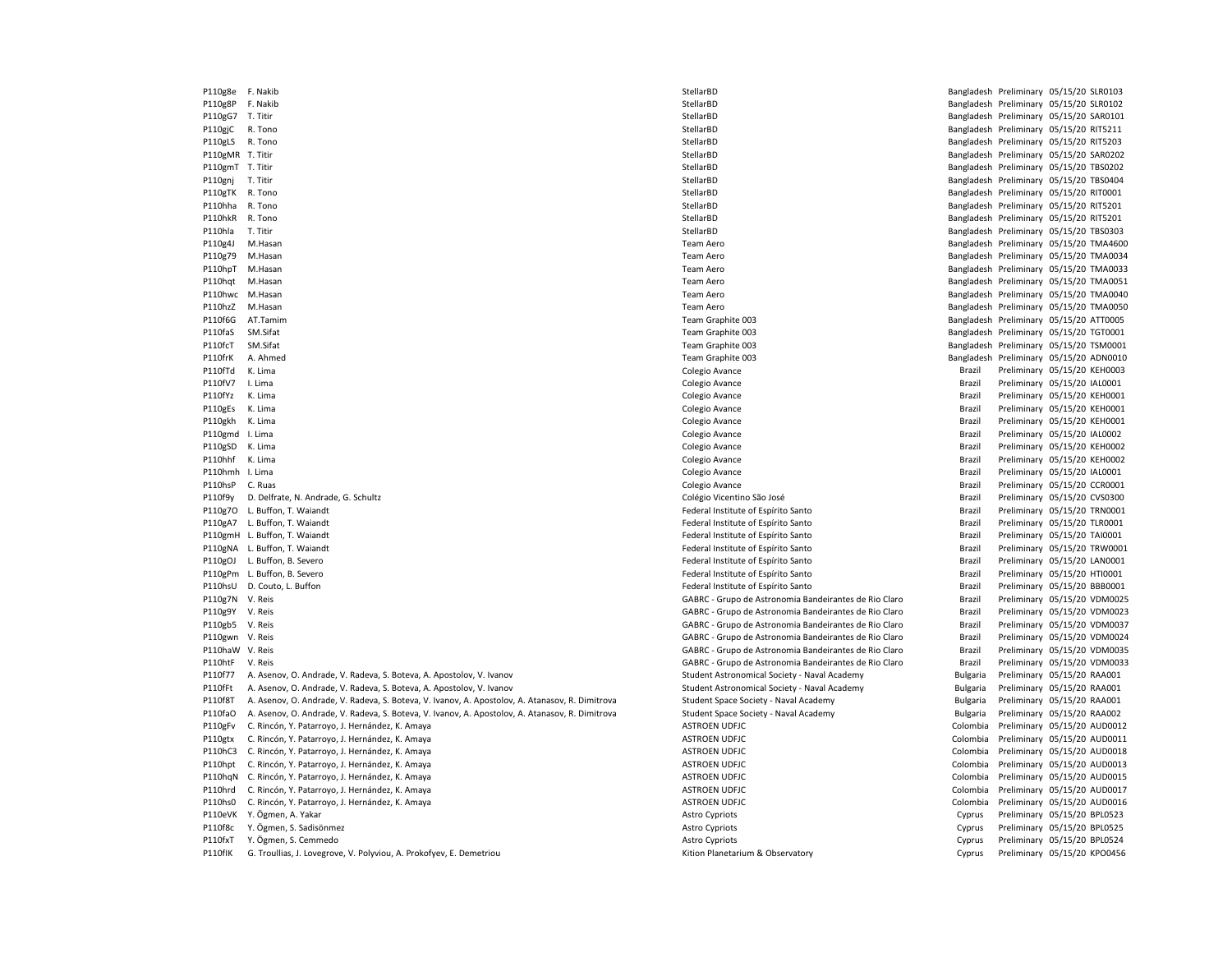P110hAO G. Troullias, J. Lovegrove, V. Polyviou, A. Prokofyev, E. Demetriou Chemitation Cyprus Preliminary 05/15/20 KPO0457 P110hbJ G. Troullias, J. Lovegrove, V. Polyviou, A. Prokofyev, E. Demetriou entertain compared and the Cyprus Preliminary Capital of Protocompare and the Cyprus Preliminary 05/15/20 KPO0459 P110hwS G. Troullias, J. Lovegrove, V. Polyviou, A. Prokofyev, E. Demetriou Cyprus Preliminary 05/15/20 KPO0460 P110hxx G. Troullias, J. Lovegrove, V. Polyviou, A. Prokofyev, K. Zafeiri entertain compared and the Cyprus Preliminary Capital of Districts and Troullias, J. Lovegrove, V. Polyviou, A. Prokofyev, K. Zafeiri entertain comp P110fLU S. Sycallides **Provides** The English School The English School Cyprus Preliminary 05/15/20 ESC0007 P110g4B K. Demetriou, I. Christou, D. Tsiali Cyprus Preliminary 05/15/20 ESCOO13<br>P110gDi S. Sycallides, K. Demetriou, I. Christou, D. Tsiali Cyprus Preliminary 05/15/20 ESCOO09 The English School Cyprus Preliminary 05/15/2 P110gDi S. Sycallides, K. Demetriou, I. Christou, D. Tsiali The English School Cyprus Preliminary 05/15/20 ESC000 P110gDU S. Sycallides examples the English School The English School Cyprus Preliminary 05/15/20 ESC0004 P110hBV S. Sycallides, K. Demetriou, I. Christou, D. Tsiali Cyprus Preliminary 05/15/20 ESC0008 P110hrQ S. Sycallides examples the English School The English School Cyprus Preliminary 05/15/20 ESC0005 P110hyJ S. Sycallides examples the English School The English School Cyprus Preliminary 05/15/20 ESC0003 P110f1a J. Thakkar, S. Parekh, M. Patel, V. Trivedi, B. Thacker Mater Astronomica Christmas and Astronomica and the stronomica christmas and the method of the preliminary 05/15/20 AST0006 P110f3h J. Thakkar, S. Parekh, M. Patel, V. Trivedi, B. Thacker Astronomica India Preliminary 05/15/20 AST0002 P110fMV R. Jain, K. Vats, S. Chaki **Astrophiles Astrophiles** Astrophiles **Astrophiles** India Preliminary 05/15/20 BHI2222 P110g7u R. Jain, K. Vats, S. Chaki **Astrophiles** Astrophiles Astrophiles Astrophiles **India Preliminary 05/15/20 KRS1203** P110gKf R. Jain, K. Vats, S. Chaki **Astrophiles** Astrophiles Astrophiles and Astrophiles and Astrophiles and Astrophiles and Astrophiles and Astrophiles and Astrophiles and Astrophiles and Astrophiles and Astrophiles and A P110gOQ R. Jain, K. Vats, S. Chaki **Astrophiles** Astrophiles Astrophiles and Astrophiles and Astrophiles and Preliminary 05/15/20 KRS1001 P110gpc R. Jain, K. Vats, S. Chaki **Astrophiles** Astrophiles Astrophiles and Astrophiles and Astrophiles and Preliminary 05/15/20 KRS1000 P110hkg R. Jain, K. Vats, S. Chaki **Astrophiles** Astrophiles Astrophiles and Astrophiles and a Preliminary 05/15/20 KRS1002 P110hvy R. Jain, K. Vats, S. Chaki **Astrophiles** Astrophiles Astrophiles and Astrophiles and Astrophiles and Preliminary 05/15/20 KRS1201 P110f21 s. dabas Dabas Observatory India Preliminary 05/15/20 SNL0133 P110f6a s. dabas Dabas Observatory India Preliminary 05/15/20 SNL0135 P110fwm s. dabas Dabas Observatory India Preliminary 05/15/20 SNL0138 P110gtJ I. Thirumavalavan, S. Pedapudi Hands-on Universe India India Preliminary 05/15/20 HOU0007 P110gwG I. Thirumavalavan, S. Vashist etimes and the second term and the Hands-on Universe India India Preliminary 05/15/20 HOU0009 P110huS I. Thirumavalavan, S. Vashist etimes and the second term and the Hands-on Universe India India Preliminary 05/15/20 HOU0010 P110hv4 I. Thirumavalavan, S. Vashist etimes and the second term of the Hands-on Universe India India Preliminary 05/15/20 HOU0011 P110g5a S. Apoorva, S. Balaakshaya, R. HariShankar Hyoristic India Preliminary 05/15/20 ABH0003 P110haD S. Apoorva, S. Balaakshaya, R. HariShankar Hyoristic Hyoristic Hyoristic Hyoristic Preliminary 05/15/20 ABH 001a P110g6x K. Venkatesh, V. Macaraeg, A.Burnwal, P.Goyal and Macaraegy and Macaraegy and Macaraegy and Macaraegy and Macaraegy and Macaraegy and Macaraegy and Macaraegy and Macaraegy and Macaraegy and Macaraegy and Macaraegy P110g6Z K. Venkatesh, V. Macaraeg, A.Burnwal, P.Goyal India Preliminary 05/15/20 HOU-SSERD India Preliminary 05/15/20 HOU-SSERD India P110g9Q K.Bane, L. Nama, A.Vijayakumar IHOU-SSERD India Preliminary 05/15/20 HOU0006 P110h8O P. Sarin, S.Pydimarry, T. Singh, S.Bommaiah India india and States and States and States and States and HOU-SSERD India Preliminary 05/15/20 PRA0003 P110h9V K. Venkatesh, V. Macaraeg, A.Burnwal, P.Goyal Sand Development Controller and Development Controller and Development Controller and Development Controller and Development Controller and Development Controller and D P110hBp K. Venkatesh, V. Macaraeg, A.Burnwal, P.Goyal States and Macaraegy and Macaraegy and Preliminary 05/15/20 HOU0009 P110fLV A. Thakur, S. Pathak, D. Ranhotra Natura Kaumove Channel Channel Channel Channel Channel Channel Channel Channel Channel Channel Channel Channel Channel Channel Channel Channel Channel Channel Channel Channel Chann P110gch A. Thakur, S. Pathak, D. Ranhotra **Kaumodaki India Preliminary 05/15/20 ADS0003** Preliminary 05/15/20 ADS0003 P110gwB A. Thakur, S. Pathak, D. Ranhotra **Kaumodaki India Preliminary 05/15/20 ADS0004** P110fQT S. NSugumar, D. Mitali, V. Amritanshu, A. Rohan, S. Gouthamei Mars India Discovery Mars India Observatory Mars India Observatory India Preliminary 05/15/20 MIO0080 P110fTG S. NSugumar, D. Mitali, V. Amritanshu, A. Rohan, S. Gouthamei Mars India Diservatory Mars India Observatory Communications of the United States of the Preliminary 05/15/20 MIO0082 P110fX0 S. NSugumar, D. Mitali, V. Amritanshu, A. Rohan, S. Gouthamei Mars India Diservatory Mars India Observatory Communications of the United States of the India Preliminary 05/15/20 MIO0078 P110fXw S. NSugumar, D. Mitali, V. Amritanshu, A. Rohan, S. Gouthamei Mars India Diservatory Mars India Observatory Communications of the United States of the Preliminary 05/15/20 MIO0083 P110gbZ S. NSugumar, D. Mitali, V. Amritanshu, A. Rohan, S. Gouthamei Mars India Diservatory Mars India Observatory Communications of the United States of the India Preliminary 05/15/20 MIO0077 P110gCG S. NSugumar, S. Gouthamei, A. Vajpayee, M. Damle, R. Adkar Mars India District and Mars India Observatory Mars India Observatory India Preliminary 05/15/20 MIO0090 P110gcK S. NSugumar, D. Mitali, V. Amritanshu, A. Rohan, S. Gouthamei Mars India Observatory Mars India Observatory Mars India Preliminary 05/15/20 MIO0081 P110gvU S. NSugumar, S. Gouthamei, A. Vajpayee, M. Damle, R. Adkar Nars India Premission of the State of the Mars India Observatory and the Mars India Preliminary 05/15/20 MIO0088<br>P110gv9 S. NSugumar. S. Gouthamei. A. Vaip P110gy9 S. NSugumar, S. Gouthamei, A. Vajpayee, M. Damle, R. Adkar Mars India District and Mars India Observatory Mars India Observatory India Preliminary 05/15/20 MIO0091 P110gZA S. NSugumar, D. Mitali, V. Amritanshu, A. Rohan, S. Gouthamei Mars India Diservatory Mars India Observatory Communications of the United States of the Preliminary 05/15/20 MIO0084 P110hed S. NSugumar, S. Gouthamei, A. Vajpayee, M. Damle, R. Adkar Mars India District and Mars India Observatory Mars India Observatory India Preliminary 05/15/20 MIO0085 P110gsT P. Sethia, S. Singh, V. Ranjan Mars Mission India Mars Mission India India Preliminary 05/15/20 SPS0004 P110hAp P. Sethia, S. Singh, V. Ranjan Mars Mission India Mars Mission India India Preliminary 05/15/20 APJ0003 P110hpY P. Sethia, S. Singh, V. Ranjan Mars Mission India Mars Mission India India Preliminary 05/15/20 SPS0002 P110hrM P. Sethia, S. Singh, V. Ranjan Mars Mars Mission India Mars Mission India India Preliminary 05/15/20 IND0000 P110huJ P. Sethia, S. Singh, V. Ranjan Mars Mission India Mars Mission India India Preliminary 05/15/20 APJ0000 P110hvt P. Sethia, S. Singh, V. Ranjan Mars Mission India Mars Mission India India Preliminary 05/15/20 RAC0000 P110hxB P. Sethia, S. Singh, V. Ranjan Mars Mission India Mars Mission India India Preliminary 05/15/20 SVP0003 P110hzP P. Sethia, S. Singh, V. Ranjan Mars Mission India Mars Mission India India Preliminary 05/15/20 SVP0000 P110fMT P. Mahajani **Milkyway Citizens India Preliminary 05/15/20 MWC0016** Peliminary 05/15/20 MWC0016 P110g3E P. Mahajani **Milkyway Citizens** Milkyway Citizens Milkyway Citizens **India Preliminary 05/15/20 MWC0014** P110g4D P. Mahajani **Milkyway Citizens** Milkyway Citizens Milkyway Citizens **India Preliminary 05/15/20 MWC0019** 

Particular Dabas Observatory and the United States of the United States of the India Preliminary 05/15/20 SNL0134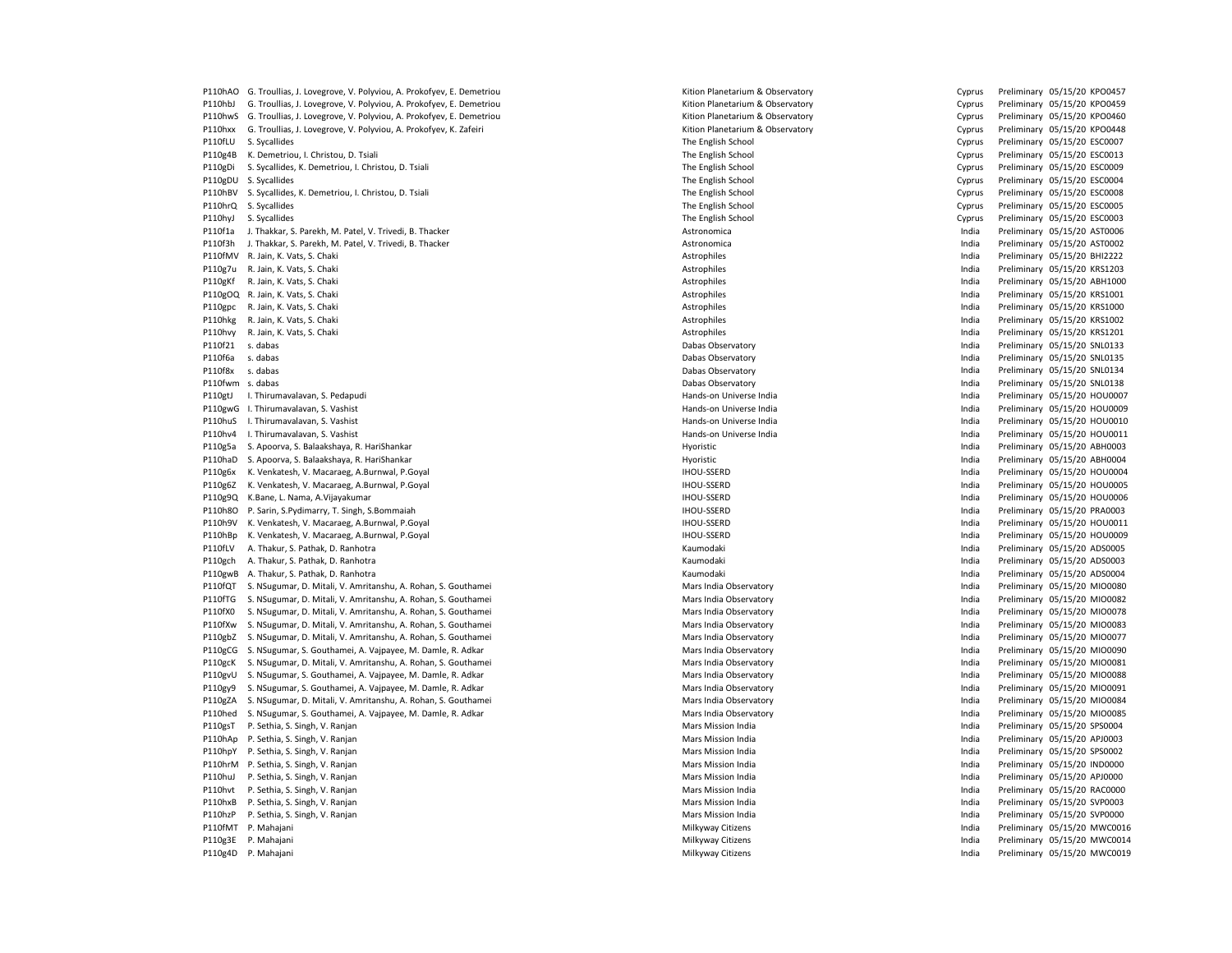P110g9W P. Mahajani **Milkyway Citizens** Milkyway Citizens **Milkyway Citizens** Milkyway Citizens **Preliminary 05/15/20 MWC0012** P110ga2 P. Mahajani **Milkyway Citizens** Milkyway Citizens Milkyway Citizens **India Preliminary 05/15/20 MWC0017** P110gc0 P. Mahajani **Milkyway Citizens** Milkyway Citizens Milkyway Citizens **India Preliminary 05/15/20 MWC0015** P110ggN P. Mahajani **Milkyway Citizens India Preliminary 05/15/20 MWC0021** Milkyway Citizens **India Preliminary 05/15/20 MWC0021** P110gGT P. Mahajani **Milkyway Citizens** Milkyway Citizens **Milkyway Citizens** India Preliminary 05/15/20 MWC0021 P110gtg P. Mahajani **Milkyway Citizens** Milkyway Citizens Milkyway Citizens **India Preliminary 05/15/20 MWC0013** P110gwQ P. Mahajani **Milkyway Citizens** Milkyway Citizens Milkyway Citizens **India Preliminary 05/15/20 MWC0020** P110hbI P. Mahajani **Milkyway Citizens** Milkyway Citizens **Milkyway Citizens** Milkyway Citizens **Preliminary 05/15/20 MWC0018** P110fND A. Pahuja, B. Taneja, K. Kaur **Mahuja, B. Taneja, K. Kaur Rock-stars** Rock-stars **India** Preliminary 05/15/20 ABK0006 P110g42 A. Pahuja, B. Taneja, K. Kaur **Mahuja, B. Taneja, K. Kaur Rock-stars** Rock-stars **India** Preliminary 05/15/20 ABK0005 P110gcc A. Pahuja, B. Taneja, K. Kaur **Mahuja, B. Taneja, K. Kaur Rock-stars** Rock-stars **India** Preliminary 05/15/20 ABK0002 P110gd1 A. Pahuja, B. Taneja, K. Kaur Rock-stars India Preliminary 05/15/20 ABK0004 P110fK5 J. Ghosh Rural Asteroid Hunters India Preliminary 05/15/20 JPA0023 P110fQr J. Ghosh Rural Asteroid Hunters India Preliminary 05/15/20 JPA1992 P110fSL J. Ghosh Rural Asteroid Hunters India Preliminary 05/15/20 JPA2021 P110fSp J. Ghosh Rural Asteroid Hunters India Preliminary 05/15/20 JPA0013 P110fXz J. Ghosh Rural Asteroid Hunters India Preliminary 05/15/20 JPA2013 P110g3F J. Ghosh Rural Asteroid Hunters India Preliminary 05/15/20 JPA2020 P110gd8 J. Ghosh **Product Asteroid Hunters** Rural Asteroid Hunters **Number 2016** India Preliminary 05/15/20 JPA0010 P110gDo J. Ghosh **Product Asteroid Hunters** Rural Asteroid Hunters **Contained Asteroid Hunters Product Asteroid Hunters India** Preliminary 05/15/20 JPA0017 P110gfz J. Ghosh Rural Asteroid Hunters India Preliminary 05/15/20 JPA0016 P110gyK J. Ghosh Rural Asteroid Hunters India Preliminary 05/15/20 JPA0020 P110h6e J. Ghosh Rural Asteroid Hunters India Preliminary 05/15/20 JPA0008 P110h7f J. Ghosh Rural Asteroid Hunters India Preliminary 05/15/20 JPA0018 P110h9v J. Ghosh Rural Asteroid Hunters India Preliminary 05/15/20 JPA2020 P110has J. Ghosh Rural Asteroid Hunters India Preliminary 05/15/20 JPA0015 P110gGG P. Chowdhury, D. Prithiraj, B. Sattik Swan Asteroid Hunters Swan Asteroid Hunters Swan Asteroid Hunters Swan Asteroid Hunters Free Swan Asteroid Hunters and the Preliminary 05/15/20 HAL2000 P110gGo P. Chowdhury, D. Prithiraj, B. Sattik, P. Basak Swan Asteroid Hunters Swan Asteroid Hunters Free Communication of Preliminary 05/15/20 SWN0001 P110gvr P. Chowdhury, D. Prithiraj, B. Sattik, P. Basak Swan Asteroid Hunters Swan Asteroid Hunters From the Swan Asteroid Hunters Swan Asteroid Hunters Priminary 05/15/20 SUS0001 Preliminary 05/15/20 SUS0001 Preliminary 0 P110h9D P. Chowdhury, D. Prithiraj, B. Sattik, P. Basak Swan Asteroid Hunters India Preliminary 05/15/20 Swan Asteroid Hunters India P110htm P. Chowdhury, D. Prithiraj, B. Sattik Swan Asteroid Hunters Swan Asteroid Hunters Swan Asteroid Hunters Swan Asteroid Hunters India Preliminary 05/15/20 HAL3000 P110fQF V. Amritanshu, S. SumitKumar Team Saptarishi Team Saptarishi Team Saptarishi India Preliminary 05/15/20 IND0013 P110fQl V. Amritanshu, S. SumitKumar Team Saptarishi India Preliminary 05/15/20 IND0020 P110fZB V. Amritanshu, S. SumitKumar Team Saptarishi Team Saptarishi Team Saptarishi India Preliminary 05/15/20 IND0004 P110g0h V. Amritanshu, S. SumitKumar **Team Saptarishi** Team Saptarishi Team Saptarishi India Preliminary 05/15/20 IND0015 P110ggJ V. Amritanshu, S. SumitKumar Team Saptarishi Team Saptarishi Team Saptarishi India Preliminary 05/15/20 IND0021 P110gP6 V. Amritanshu, S. SumitKumar Team Saptarishi Team Saptarishi Team Saptarishi Number Saptarishi Number Saptarishi Number Saptarishi Number Saptarishi Number Saptarishi Number Saptarishi Number Saptarishi Number Sapt P110gq8 V. Amritanshu, S. SumitKumar Team Saptarishi Team Saptarishi Team Saptarishi India Preliminary 05/15/20 IND0014 P110gsa V. Amritanshu, S. SumitKumar Team Saptarishi Team Saptarishi Team Saptarishi Number Saptarishi Number Saptarishi Number Saptarishi Number Saptarishi Number Saptarishi Number Saptarishi Number Saptarishi Number Sapt P110gYl V. Amritanshu, S. SumitKumar Team Saptarishi Team Saptarishi Team Saptarishi India Preliminary 05/15/20 IND0006 P110hd6 V. Amritanshu, S. SumitKumar Team Saptarishi Team Saptarishi Team Saptarishi Nubu administrative memberiminary 05/15/20 IND0007 P110g7h K. Nadeem, K. Farhan, P. Arnav, S. Nikhil States and The Constellation The Constellation Constellation Constellation India Preliminary 05/15/20 CON0013 P110gcr K. Nadeem, K. Farhan, P. Arnav, S. Nikhil States and The Constellation The Constellation Constellation Constellation Constellation India Preliminary 05/15/20 CON0014 P110gdl K. Nadeem, C. Mukund, K. Farhan, P. Arnav, S. Nikhil States and The Constellation The Constellation Constellation Constellation India Preliminary 05/15/20 CON0009 P110gIE K. Nadeem, C. Mukund, K. Farhan, P. Arnav, S. Nikhil States and The Constellation Constellation Constellation Constellation India Preliminary 05/15/20 CON0008 P110gUe K. Nadeem, C. Mukund, K. Farhan, P. Arnav, S. Nikhil The The Constellation The Constellation The Constellation India Preliminary 05/15/20 CON0012 P110fQJ S.Seyedhatami, M.Naderifard, S.Vahedi, M.Zarei, N.Ghasemi American Arabaitan Azarbaijan Azarbaijan Azarbaijan Iran Preliminary 05/15/20 ARA0018 P110fSB S.Seyedhatami, M.Naderifard, S.Vahedi, M.Zarei, N.Ghasemi American Arabaitan Azarbaijan Azarbaijan Araghrahbar Azarbaijan Iran Preliminary 05/15/20 ARA0014 P110fV5 S.Seyedhatami, M.Naderifard, S.Vahedi, M.Zarei, N.Ghasemi American Arabaitan Azarbaijan Afaghrahbar Azarbaijan Iran Preliminary 05/15/20 ARA0022 P110geV S.Seyedhatami, M.Naderifard, S.Vahedi, M.Zarei, N.Ghasemi American Arabaitan Azarbaijan Azarbaijan Preliminary 05/15/20 ARA0009 P110gg0 S.Seyedhatami, M.Naderifard, S.Vahedi, M.Zarei, N.Ghasemi American Arabaitan Azarbaijan Azarbaijan Preliminary 05/15/20 ARA0017 P110gOS S.Seyedhatami, M.Naderifard, S.Vahedi, M.Zarei, N.Ghasemi American Arabaitan Azarbaijan Azarbaijan Preliminary 05/15/20 ARA0006 P110guj S.Seyedhatami, M.Naderifard, S.Vahedi, M.Zarei, N.Ghasemi American Arabaitan Preliminary 05/15/20 ARA0011 P110gUW S.Seyedhatami, M.Naderifard, S.Vahedi, M.Zarei, N.Ghasemi Afaghrahbar Azarbaijan Iran Preliminary 05/15/20 ARA0020 P110gxT S.Seyedhatami, M.Naderifard, S.Vahedi, M.Zarei, N.Ghasemi Afaghrahbar Azarbaijan Iran Preliminary 05/15/20 ARA0007 P110gYV S.Seyedhatami, M.Naderifard, S.Vahedi, M.Zarei, N.Ghasemi American Arabaitan Azarbaijan Azarbaijan Azarbaijan Iran Preliminary 05/15/20 ARA0021 P110gGl F. KianiRad, S. Javedan **Natural Annual Company of the Case of Case Company Company of the Case of Case Company of the Case of Case Company of the Preliminary 05/15/20 NEW0002** P110fNl L. D'Avino, A. Catapano, M. Corbisiero, G. Ruggiero 
astrocampania-OASDG R01 Corbisinary 05/15/20 AC32101 P110g6W L. D'Avino, A. Catapano, M. Corbisiero, G. Ruggiero 
astroCampania-OASDG R01 Italy Preliminary 05/15/20 AC32102 P110ged L. D'Avino, A. Catapano, M. Corbisiero, G. Ruggiero **AstroCampania-OASDG ROM** AstroCampania-OASDG R01 **Italy Preliminary 05/15/20 AC32103** P110hBG L. D'Avino, A. Catapano, M. Corbisiero, G. Ruggiero 
and AstroCampania-OASDG R01 Italy Preliminary 05/15/20 AC34001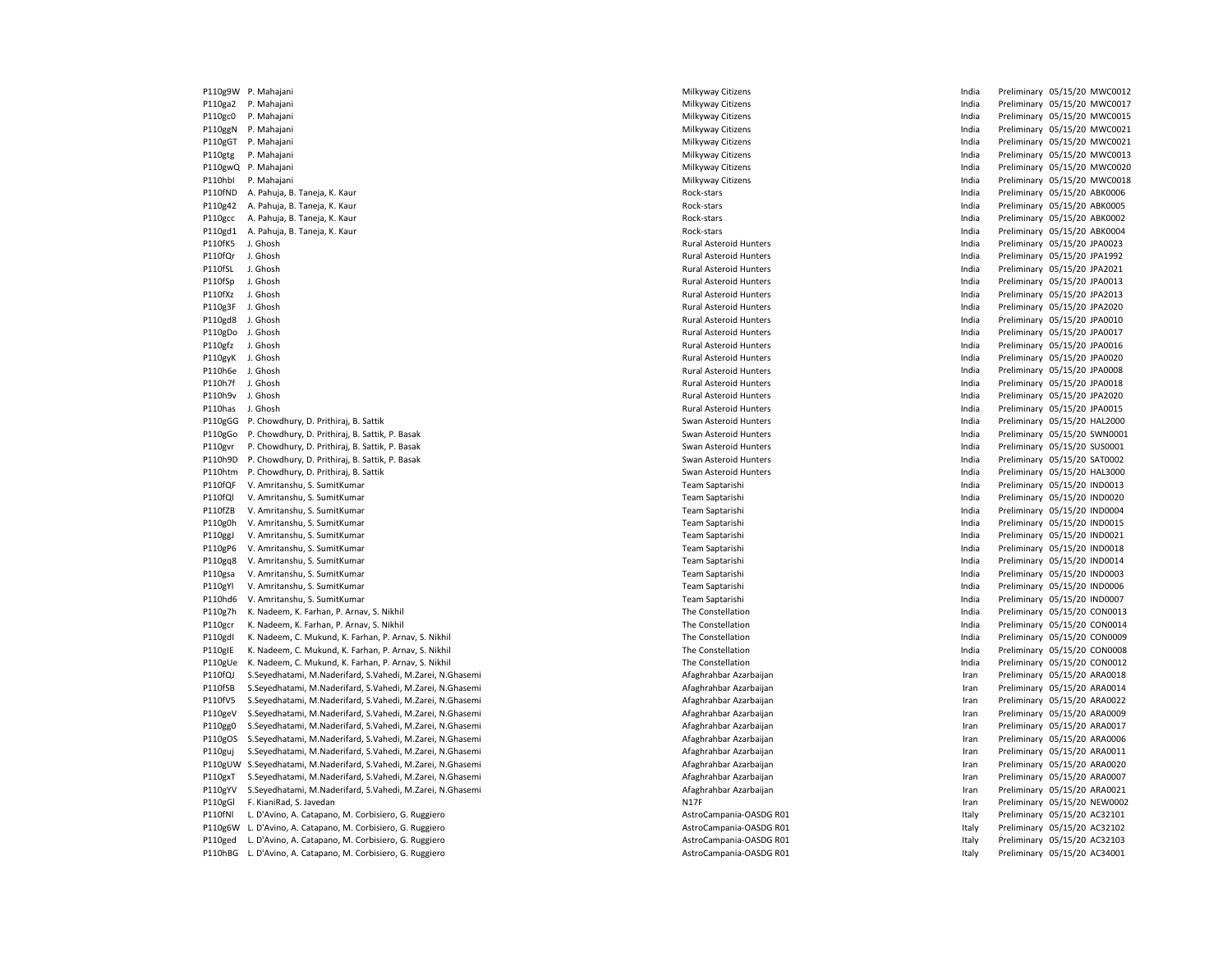P110hry L. D'Avino, A. Catapano, M. Corbisiero, G. Ruggiero **AstroCampania-OASDG ROM** AstroCampania-OASDG R01 **Italy Preliminary 05/15/20 AC33011** P110hz3 L. D'Avino, A. Catapano, M. Corbisiero, G. Ruggiero **AstroCampania-OASDG ROM** AstroCampania-OASDG R01 **Italy Preliminary 05/15/20 AC32114** P110fNB F. Emralino, B. Emralino, F. EmralinoJr Seven Lakes Citizen Scientists Team Philippines Preliminary 05/15/20 SLC0014 P110htH F. Emralino, B. Emralino, F. EmralinoJr Seven Lakes Citizen Scientists Team Philippines Preliminary 05/15/20 SLC0015 P110hwC F. Emralino, B. Emralino, F. Emralino, F. EmralinoJr Seven Lakes Citizen Scientists Team Philippines Preliminary 05/15/20 SLC0016 P110eJ1 A. Duca, G. Bocovanu, L. Vintur Costin Miron Costin High School Miron Costin High School Romania Preliminary 05/15/20 LMC0002 P110eJa A. Duca, G. Bocovanu, L. Vintur Costin Miron Costin High School Miron Costin High School Romania Preliminary 05/15/20 LMC0001 P110eQP A. Duca, G. Bocovanu, L. Vintur Costin Miron Costin High School Miron Costin High School Romania Preliminary 05/15/20 LMC0001 P110f6i A. Duca, G. Bocovanu, L. Vintur Costin Miron Costin High School Miron Costin High School Romania Preliminary 05/15/20 LMC0001 P110fja A. Duca, G. Bocovanu, L. Vintur Costin Miron Costin High School Miron Costin High School Romania Preliminary 05/15/20 LMC0001 P110fHO J. Jooste, D. Blane, W. Hall, C. Ayres, E. Hall WRAC South Africa Preliminary 05/15/20 WRC0012 P110fKn J. Jooste, D. Blane, W. Hall, C. Ayres, E. Hall WRAC South Africa Preliminary 05/15/20 WRC0011 P110g6a J. Jooste, D. Blane, W. Hall, C. Ayres, E. Hall WRAC South Africa Preliminary 05/15/20 WRC0014 P110gD2 J. Jooste, D. Blane, W. Hall, C. Ayres, E. Hall WRAC South Africa Preliminary 05/15/20 WRC0007 P110gwD J. Jooste, D. Blane, W. Hall, C. Ayres, E. Hall WRAC South Africa Preliminary 05/15/20 WRC0030 P110fCb A. Dimas Cabo Blanco Spain Preliminary 05/15/20 CAB0015 P110fE2 A. Dimas **IES Cabo Blanco** IES Cabo Blanco **IES Cabo Blanco** Spain Preliminary 05/15/20 CAB0010 P110fF0 A. Dimas **IES Cabo Blanco** IES Cabo Blanco **IES Cabo Blanco** Spain Preliminary 05/15/20 CAB0011 P110fju A. Dimas **IES Cabo Blanco** IES Cabo Blanco **IES Cabo Blanco** Spain Preliminary 05/15/20 CAB0013 P110fxf A. Dimas extendion to the state of the School (Spain Preliminary 05/15/20 CAB0014 P110g4h T. Kalubadanagama, S.Kalubadanagama, L.Sudusinghe Astro A.G.S Astro A.G.S San Astro A.G.S Server Astro A.G.S Server Astro A.G.S Server Astro A.G.S Server Astro A.G.S Server Astro A.G.S Server Astro A.G.S Server Ast P110gBw T. Kalubadanagama, S.Kalubadanagama, L.Sudusinghe Astro A.G.S Astro A.G.S San Astro A.G.S Server Astro A.G.S Server Astro A.G.S Server Astro A.G.S Server Astro A.G.S Server Astro A.G.S Server Astro A.G.S Server Ast P110hpv T. Kalubadanagama, S.Kalubadanagama, L.Sudusinghe Astro A.G.S Astro A.G.S Astro A.G.S Sri Lanka Preliminary 05/15/20 AGS0003 P110hvW T. Kalubadanagama, S.Kalubadanagama, L.Sudusinghe Astro A.G.S Astro A.G.S San Astro A.G.S Server Astro A.G.S Server Astro A.G.S Server Astro A.G.S Server Astro A.G.S Server Astro A.G.S Server Astro A.G.S Server Ast P110fQj W.C.S.Senarath, R.M.O.Dilthara, L.D.C.M.Nanayakkara, B.K.S.Perera, H.M.K.G.A.Herath IOAS Team 01 Sri Lanka Preliminary 05/15/20 IAS3056 P110gb0 W.C.S.Senarath, R.M.O.Dilthara, L.D.C.M.Nanayakkara, B.K.S.Perera, H.M.K.G.A.Herath IOAS Team 01 Sri Lanka Preliminary 05/15/20 IAS2001 P110gnO W.C.S.Senarath, R.M.O.Dilthara, L.D.C.M.Nanayakkara, B.K.S.Perera, H.M.K.G.A.Herath IOAS Team 01 Sri Lanka Preliminary 05/15/20 IAS3055 P110gRl W.C.S.Senarath, R.M.O.Dilthara, L.D.C.M.Nanayakkara, B.K.S.Perera, H.M.K.G.A.Herath IOAS Team 01 Sri Lanka Preliminary 05/15/20 IAS3003 P110gsD W.C.S.Senarath, R.M.O.Dilthara, L.D.C.M.Nanayakkara, B.K.S.Perera, H.M.K.G.A.Herath IOAS Team 01 Sri Lanka Preliminary 05/15/20 IAS3004 P110guf W.C.S.Senarath, R.M.O.Dilthara, L.D.C.M.Nanayakkara, B.K.S.Perera, H.M.K.G.A.Herath IOAS Team 01 Sri Lanka Preliminary 05/15/20 IAS3058 P110g5J D.L.V.Ransika, S.D.Matteo, Z. Marie, S. Rizwan, Shahir.M Camera Sri Lanka Preliminary 05/15/20 LED0007 P110gDW D.L.V.Ransika, S.D.Matteo, Z. Marie, S. Rizwan, Shahir.M Camera Sri Lanka Preliminary 05/15/20 LED0006 P110guG D.L.V.Ransika, S.D.Matteo, Z. Marie, S. Rizwan, Shahir.M Changes and Sri Lanka Preliminary 05/15/20 LED0012 P110gvq D.L.V.Ransika, S.D.Matteo, Z. Marie, S. Rizwan, Shahir.M Channel Sri Lanka Preliminary 05/15/20 LED0009 P110fHq Y. Wijenayake, R. Chandran, S. Kumarasinghe, S. Gunarathne, S. Jayamanne Space Club - Team B Space Club - Team B Sri Lanka Preliminary 05/15/20 YRS0008 P110gih Y. Wijenayake, R. Chandran, S. Kumarasinghe, S. Gunarathne, S. Jayamanne Space Club - Team B Sri Lanka Preliminary 05/15/20 YRS0035 P110fQ5 W.H.S.Senarath, R.M.T.Chamikara, N.A.H.W.G.Piyumra, L.D.D.N.Nanayakkara, N.A.H.W.S.Deemantha Team Leo Sri Lanka Preliminary 05/15/20 LEO3054 P110fSO W.H.S.Senarath, R.M.T.Chamikara, N.A.H.W.G.Piyumra, L.D.D.N.Nanayakkara, N.A.H.W.S.Deemantha Team Leo Sri Lanka Preliminary 05/15/20 LEO3108 P110fVx W.H.S.Senarath, R.M.T.Chamikara, N.A.H.W.G.Piyumra, L.D.D.N.Nanayakkara, N.A.H.W.S.Deemantha Team Leo Sri Lanka Preliminary 05/15/20 LEO3103 P110fYb W.H.S.Senarath, R.M.T.Chamikara, N.A.H.W.G.Piyumra, L.D.D.N.Nanayakkara, N.A.H.W.S.Deemantha Team Leo Sri Lanka Preliminary 05/15/20 LEO3106 P110g9O W.H.S.Senarath, R.M.T.Chamikara, N.A.H.W.G.Piyumra, L.D.D.N.Nanayakkara, N.A.H.W.S.Deemantha Team Leo Sri Lanka Preliminary 05/15/20 LEO3104 P110gA8 W.H.S.Senarath, R.M.T.Chamikara, N.A.H.W.G.Piyumra, L.D.D.N.Nanayakkara, N.A.H.W.S.Deemantha Team Leo Sri Lanka Preliminary 05/15/20 LEO3102 P110geb W.H.S.Senarath, R.M.T.Chamikara, N.A.H.W.G.Piyumra, L.D.D.N.Nanayakkara, N.A.H.W.S.Deemantha Team Leo Sri Lanka Preliminary 05/15/20 LEO3153 P110gg3 W.H.S.Senarath, R.M.T.Chamikara, N.A.H.W.G.Piyumra, L.D.D.N.Nanayakkara, N.A.H.W.S.Deemantha Team Leo Sri Lanka Preliminary 05/15/20 LEO2001 P110gr5 W.H.S.Senarath, R.M.T.Chamikara, N.A.H.W.G.Piyumra, L.D.D.N.Nanayakkara, N.A.H.W.S.Deemantha Team Leo Sri Lanka Preliminary 05/15/20 LEO3152 P110gRb W.H.S.Senarath, R.M.T.Chamikara, N.A.H.W.G.Piyumra, L.D.D.N.Nanayakkara, N.A.H.W.S.Deemantha Team Leo Sri Lanka Preliminary 05/15/20 LEO3107 P110gVj W.H.S.Senarath, R.M.T.Chamikara, N.A.H.W.G.Piyumra, L.D.D.N.Nanayakkara, N.A.H.W.S.Deemantha Team Leo Sri Lanka Preliminary 05/15/20 LEO3055 P110gWd W.H.S.Senarath, R.M.T.Chamikara, N.A.H.W.G.Piyumra, L.D.D.N.Nanayakkara, N.A.H.W.S.Deemantha Team Leo Sri Lanka Preliminary 05/15/20 LEO3105 P110hwO W.H.S.Senarath, R.M.T.Chamikara, N.A.H.W.G.Piyumra, L.D.D.N.Nanayakkara, N.A.H.W.S.Deemantha Team Leo Sri Lanka Preliminary 05/15/20 LEO3053 P110fVX U. Kendirci, A. Gul, M. Topal, A. Arslan, C. Sirin, T. Seren Duzce Science and Art Center Turkey Preliminary 05/15/20 SAC205 P110gj1 U. Kendirci, A. Gul, M. Topal, A. Arslan, C. Sirin, T. Seren Duzce Science and Art Center Turkey Preliminary 05/15/20 SAC403 P110h20 U. Kendirci, A. Gul, M. Topal, A. Arslan, C. Sirin, T. Seren Duzce Science and Art Center Turkey Preliminary 05/15/20 SAC404 P110hiZ U. Kendirci, A. Gul, M. Topal, A. Arslan, C. Sirin, T. Seren Duzce Science and Art Center Turkey Preliminary 05/15/20 SAC374 P110hzm U. Kendirci, A. Gul, M. Topal, A. Arslan, C. Sirin, T. Seren Duzce Cience and Art Center Duzce Science and Art Center Turkey Preliminary 05/15/20 SAC345 P110fVb S. Kocer, E. Kocer, M. Kocer **MHUAL Turkey Preliminary 05/15/20 SEM0003** P110fZM S. Kocer, E. Kocer, M. Kocer **MEDIAL EXAMPLE SEMONE CONTROL** MEDIAL Turkey Preliminary 05/15/20 SEM0012 P110fZZ S. Kocer, E. Kocer, M. Kocer MHUAL Turkey Preliminary 05/15/20 SEM0015 P110g1R S. Kocer, E. Kocer, M. Kocer **MEDIAL Turkey Preliminary 05/15/20 SEM0005** MHUAL Turkey Preliminary 05/15/20 SEM0005 P110gdj S. Kocer, E. Kocer, M. Kocer **MEDIAL EXAMPLE SEMONDER** MHUAL MHUAL Turkey Preliminary 05/15/20 SEM0009 P110gEu S. Kocer, E. Kocer, M. Kocer **MEDIAL EXAMPLE SETTER** MEDIAL MEDIAL Turkey Preliminary 05/15/20 SEM0014 P110gfy S. Kocer, E. Kocer, M. Kocer **MEDIAL REGISTER** MEDIAL MEDIAL MEDIAL Turkey Preliminary 05/15/20 SEM0011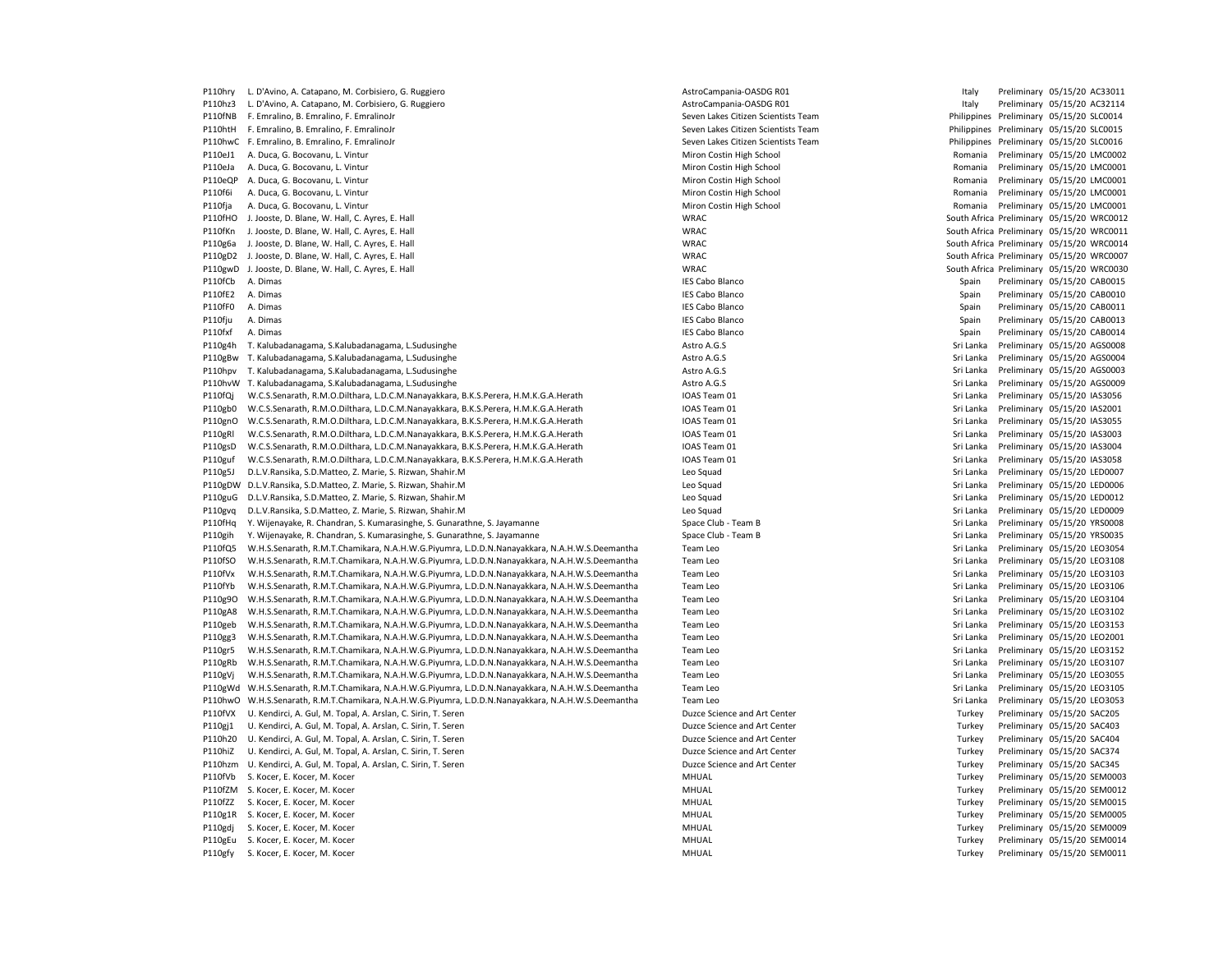|                  | P110gNH S. Kocer, E. Kocer, M. Kocer                                                                              | MHUAL                                                        | Turkey     | Preliminary 05/15/20 SEM0006                                 |
|------------------|-------------------------------------------------------------------------------------------------------------------|--------------------------------------------------------------|------------|--------------------------------------------------------------|
| P110gyS          | S. Kocer, E. Kocer, M. Kocer                                                                                      | MHUAL                                                        | Turkey     | Preliminary 05/15/20 SEM0013                                 |
| P110h52          | S. Kocer, E. Kocer, M. Kocer                                                                                      | MHUAL                                                        | Turkey     | Preliminary 05/15/20 SEM0020                                 |
| P110hgF          | S. Kocer, E. Kocer, M. Kocer                                                                                      | MHUAL                                                        | Turkey     | Preliminary 05/15/20 SEM0016                                 |
|                  | P110hh6 S. Kocer, E. Kocer, M. Kocer                                                                              | MHUAL                                                        | Turkey     | Preliminary 05/15/20 SEM0004                                 |
|                  | P110hhC S. Kocer, E. Kocer, M. Kocer                                                                              | MHUAL                                                        | Turkey     | Preliminary 05/15/20 SEM0010                                 |
|                  | P110hvA S. Kocer, E. Kocer, M. Kocer                                                                              | MHUAL                                                        | Turkey     | Preliminary 05/15/20 SEM0021                                 |
| P110g3t          | N. Skoryk, S. Vlasenko, I. Malyi, V. Mala, O. Mala                                                                | Kovtuny Educational Complex Zolotonosha District             | Ukraine    | Preliminary 05/15/20 KOV0017                                 |
|                  |                                                                                                                   |                                                              |            |                                                              |
| P110gDS          | O. Mala, V. Mala, I. Malyi, N. Skoryk, S. Vlasenko                                                                | Kovtuny Educational Complex Zolotonosha District             | Ukraine    | Preliminary 05/15/20 KOV0015                                 |
| P110gfT          | N. Skoryk, S. Vlasenko, I. Malyi, V. Mala, O. Mala                                                                | Kovtuny Educational Complex Zolotonosha District             | Ukraine    | Preliminary 05/15/20 KOV0016                                 |
|                  | M. Segovia, R. Cabral, G. Rojas, E. Leiza, V. Paolino, A. Maldonado, L. Crisci, F. Zamora, A. Vacchi, A. Lema, Y. |                                                              |            |                                                              |
| P110f04          | Rua, E. Caballero, N. Ferrari, J. Giovannini, S. Spinelli, N. Cena, V. Santos                                     | Observatorio Astronómico de Montevideo 1                     | Uruguay    | Preliminary 05/15/20 OAM0040                                 |
|                  | M. Segovia, R. Cabral, G. Rojas, E. Leiza, V. Paolino, A. Maldonado, L. Crisci, F. Zamora, A. Vacchi, A. Lema, Y. |                                                              |            |                                                              |
| P110f0z          | Rua, E. Caballero, N. Ferrari, J. Giovannini, S. Spinelli, N. Cena, V. Santos                                     | Observatorio Astronómico de Montevideo 1                     | Uruguay    | Preliminary 05/15/20 OAM0019                                 |
|                  | M. Segovia, R. Cabral, G. Rojas, E. Leiza, V. Paolino, A. Maldonado, L. Crisci, F. Zamora, A. Vacchi, A. Lema, Y. |                                                              |            |                                                              |
| P110f7Z          | Rua, E. Caballero, N. Ferrari, J. Giovannini, S. Spinelli, N. Cena, V. Santos                                     | Observatorio Astronómico de Montevideo 1                     | Uruguay    | Preliminary 05/15/20 OAM0013                                 |
|                  | A. Lema, Y. Rua, N. Ferrari, J. Giovannini, V. Santos, N. Cena, A. Vacchi, S. Spinelli, A. Vacchi, M. Segovia,    |                                                              |            |                                                              |
| P110f8v          | F.Zamora, R.Cabral, E.Caballero, E.Leiza, L.Crisci, A.Maldonado, G.Rojas, V.Paolino                               | Observatorio Astronómico de Montevideo 2                     | Uruguay    | Preliminary 05/15/20 OAM0016                                 |
| P110fBe          | A. Lema, Y. Rua, N. Ferrari, J. Giovannini, V. Santos, N. Cena, A. Vacchi, S. Spinelli, E. Caballero              | Observatorio Astronómico de Montevideo 2                     | Uruguay    | Preliminary 05/15/20 OAM0022                                 |
| P110fbu          | A. Lema, Y. Rua, N. Ferrari, J. Giovannini, V. Santos, N. Cena, A. Vacchi, S. Spinelli, E. Caballero              | Observatorio Astronómico de Montevideo 2                     | Uruguay    | Preliminary 05/15/20 OAM0023                                 |
| P110ghq          | M. Hotka, V. Grossi, B. Young                                                                                     | Route 66 Rocks                                               | <b>USA</b> | Preliminary 05/15/20 MH516                                   |
| P110guV          | M. Hotka, V. Grossi, B. Young                                                                                     | Route 66 Rocks                                               | <b>USA</b> | Preliminary 05/15/20 BY0525B                                 |
|                  | P110gwd M. Hotka, V. Grossi, B. Young                                                                             | Route 66 Rocks                                               | <b>USA</b> | Preliminary 05/15/20 RS9997S                                 |
| P110gxj          | M. Hotka, V. Grossi, B. Young                                                                                     | Route 66 Rocks                                               | <b>USA</b> | Preliminary 05/15/20 RS9994S                                 |
|                  |                                                                                                                   |                                                              | <b>USA</b> | Preliminary 05/15/20 MH517                                   |
|                  | P110h7w M. Hotka, V. Grossi, B. Young                                                                             | Route 66 Rocks                                               |            |                                                              |
|                  | P110fBn J. Philpot, D. Crowson                                                                                    | Space Rock Hounds                                            | <b>USA</b> | Preliminary 05/15/20 SRH0399                                 |
| P110fc1          | J. Philpot, D. Crowson                                                                                            | Space Rock Hounds                                            | <b>USA</b> | Preliminary 05/15/20 SRH0402                                 |
|                  | P110fCG J. Philpot, D. Crowson                                                                                    | Space Rock Hounds                                            | <b>USA</b> | Preliminary 05/15/20 SRH0400                                 |
| P110fDP          | J. Philpot, D. Crowson                                                                                            | Space Rock Hounds                                            | USA        | Preliminary 05/15/20 SRH0401                                 |
|                  |                                                                                                                   |                                                              |            |                                                              |
|                  |                                                                                                                   |                                                              |            |                                                              |
|                  | P110wXD M. Casalis, E. Benvenuto                                                                                  | Astronomical Observatory of Universidad Tecnológica Nacional |            | Argentina Preliminary 05/19/20 ASF0221                       |
| P110xsl          | S. Hossain                                                                                                        | Bangladesh Astronomy Research Center                         |            | Bangladesh Preliminary 05/19/20 SHA3012                      |
| P110yfx          | S. Hossain                                                                                                        | Bangladesh Astronomy Research Center                         |            | Bangladesh Preliminary 05/19/20 SHA3241                      |
| P110yiO          | M. Hossain                                                                                                        | Bangladesh Astronomy Research Center                         |            | Bangladesh Preliminary 05/19/20 MSH0001                      |
| P110xaL          | T. Titir                                                                                                          | StellarBD                                                    |            | Bangladesh Preliminary 05/19/20 HIV0101                      |
| P110xzN T. Titir |                                                                                                                   | StellarBD                                                    |            | Bangladesh Preliminary 05/19/20 JHP0101                      |
| P110xy6          | R.Shankar                                                                                                         | Team Aero                                                    |            | Bangladesh Preliminary 05/19/20 TMA0079                      |
| P110ygx          | A. Ahmed                                                                                                          | Team Graphite 003                                            |            | Bangladesh Preliminary 05/19/20 ADN0055                      |
|                  |                                                                                                                   |                                                              |            |                                                              |
| P110xgv          |                                                                                                                   | Team Graphite 003                                            |            | Bangladesh Preliminary 05/19/20 ADN0050                      |
| P110xpb          | P110ymE A. Ahmed                                                                                                  |                                                              |            |                                                              |
|                  | D. Couto, L. Buffon                                                                                               | Federal Institute of Espírito Santo                          | Brazil     | Preliminary 05/19/20 SKS0001                                 |
|                  | D. Couto, L. Buffon                                                                                               | Federal Institute of Espírito Santo                          | Brazil     | Preliminary 05/19/20 WPP0001                                 |
| P110xxX          | D. Couto, L. Buffon                                                                                               | Federal Institute of Espírito Santo                          | Brazil     | Preliminary 05/19/20 IPS0001                                 |
| P110y7j          | D. Couto, L. Buffon                                                                                               | Federal Institute of Espírito Santo                          | Brazil     | Preliminary 05/19/20 GHI0001                                 |
|                  | P110xW8 Y. Ögmen, A. Yakar                                                                                        | <b>Astro Cypriots</b>                                        | Cyprus     | Preliminary 05/19/20 BPL0527                                 |
| P110xTY          | G. Troullias, J. Lovegrove, V. Polyviou, K. Zafeiri, M. Vassiliou                                                 | Kition Planetarium & Observatory                             | Cyprus     | Preliminary 05/19/20 KPO0466                                 |
| P110xYz          | G. Troullias, J. Lovegrove, V. Polyviou, K. Zafeiri, M. Vassiliou                                                 | Kition Planetarium & Observatory                             | Cyprus     | Preliminary 05/19/20 KPO0465                                 |
| P110xvO          | S.Gandhi, S.Suri, V.Akkilagunta, V.Borusu                                                                         | <b>IHOU-SSERD</b>                                            | India      | Preliminary 05/19/20 HOU0013                                 |
| P110xvz          | K.Arora, R.Velu, P.Singh, S. Ramtake                                                                              | <b>IHOU-SSERD</b>                                            | India      | Preliminary 05/19/20 PJS0005                                 |
| P110ye3          | K.Arora, R.Velu, P.Singh, S. Ramtake                                                                              | <b>IHOU-SSERD</b>                                            | India      | Preliminary 05/19/20 PJS0006                                 |
| P110ygj          | K.Bane, L. Nama, A.Vijayakumar                                                                                    | <b>IHOU-SSERD</b>                                            | India      | Preliminary 05/19/20 HOU0012                                 |
| P110xkN          | S. NSugumar, S. Gouthamei, A. Vajpayee, M. Damle, R. Adkar                                                        | Mars India Observatory                                       | India      | Preliminary 05/19/20 MIO0095                                 |
|                  | P110xuX P. Sethia, S. Singh, V. Ranjan                                                                            | Mars Mission India                                           | India      | Preliminary 05/19/20 HOM0001                                 |
|                  | P110xVt P. Sethia, S. Singh, V. Ranjan                                                                            | Mars Mission India                                           | India      | Preliminary 05/19/20 HOM0000                                 |
|                  | P110xW6 P. Sethia, S. Singh, V. Ranjan                                                                            | Mars Mission India                                           | India      | Preliminary 05/19/20 SVP0012                                 |
| P110xV9          | P. Mahajani                                                                                                       | Milkyway Citizens                                            | India      | Preliminary 05/19/20 MWC0007                                 |
|                  | P110xYo P. Mahajani                                                                                               | Milkyway Citizens                                            | India      | Preliminary 05/19/20 MWC0008                                 |
|                  | P110yxS P. Mahajani                                                                                               | Milkyway Citizens                                            | India      | Preliminary 05/19/20 MWC0005                                 |
| P110x8s          | J. Ghosh                                                                                                          | <b>Rural Asteroid Hunters</b>                                | India      | Preliminary 05/19/20 JPA1979                                 |
|                  | P110xBc J. Ghosh                                                                                                  | <b>Rural Asteroid Hunters</b>                                | India      |                                                              |
|                  | P110xC3 J. Ghosh                                                                                                  | <b>Rural Asteroid Hunters</b>                                | India      | Preliminary 05/19/20 JPA0026<br>Preliminary 05/19/20 JPA1992 |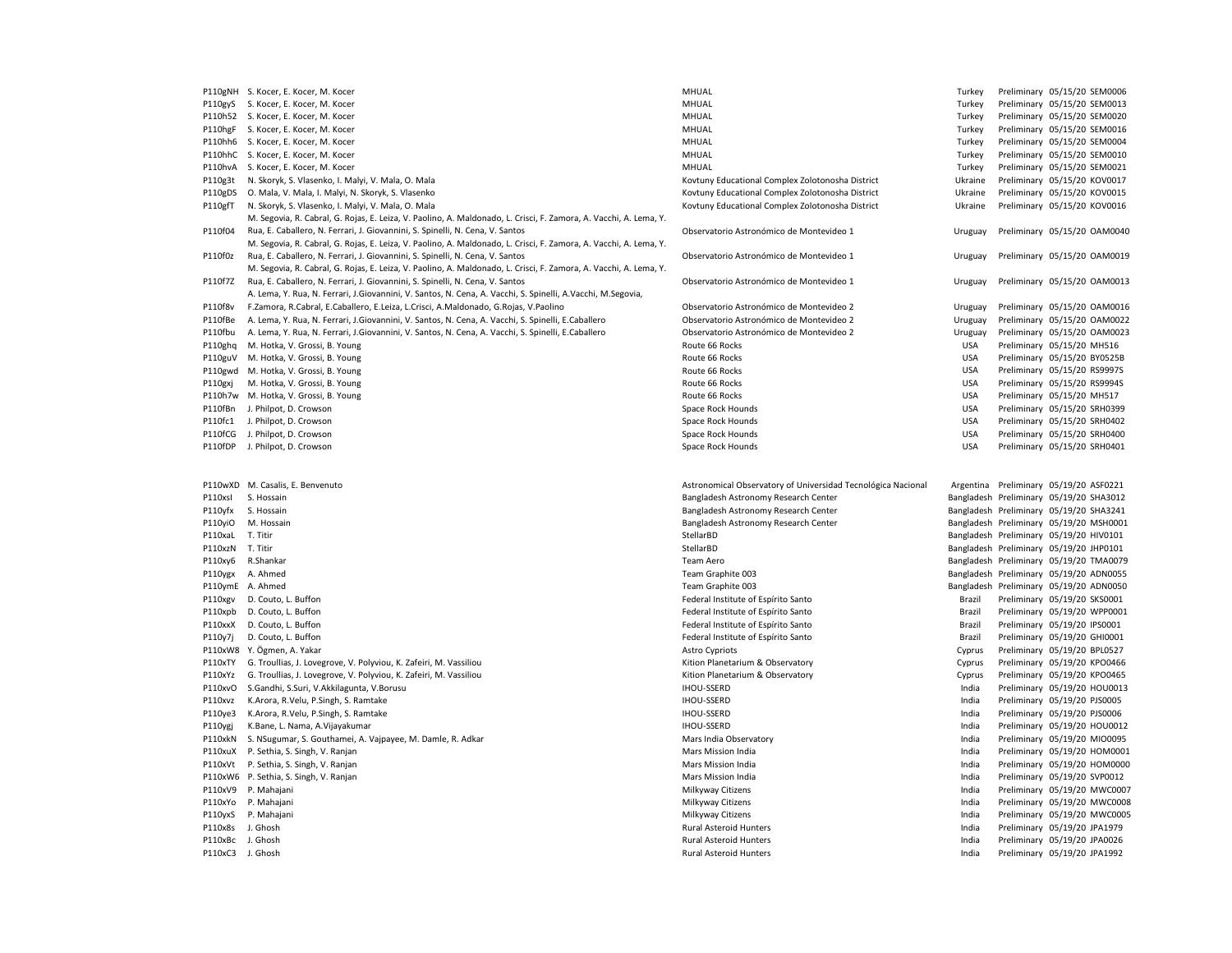P110xJB J. Ghosh Rural Asteroid Hunters India Preliminary 05/19/20 JPA0035 P110xRV J. Ghosh Rural Asteroid Hunters India Preliminary 05/19/20 JPA0030 P110xtr J. Ghosh Rural Asteroid Hunters India Preliminary 05/19/20 JPA0025 P110y93 J. Ghosh Preliminary 05/19/20 JPA0029<br>P110xBn V. Amritanshu, S. SumitKumar Names and Democration of the Superior of Team Saptarishi Team Saptarishi P110xBn V. Amritanshu, S. SumitKumar Team Saptarishi India Preliminary 1999 and a Team Saptarishi India Premi P110xUE V. Amritanshu, S. SumitKumar Team Saptarishi India Preliminary 05/19/20 IND0012 P110y5z V. Amritanshu, S. SumitKumar Team Saptarishi India Preliminary 05/19/20 IND0008 P110wZd K. Nadeem, C. Mukund, K. Farhan, P. Arnav, S. Nikhil States and The Constellation The Constellation Constellation and the Constellation India Preliminary 05/19/20 CON0025 P110xOP K. Nadeem, C. Mukund, K. Farhan, P. Arnav, S. Nikhil States and The Constellation The Constellation Constellation and the Constellation and the Constellation and the Constellation and the Constellation of the Const P110xv1 K. Nadeem, C. Mukund, K. Farhan, P. Arnav, S. Nikhil States and The Constellation The Constellation Constellation and the Constellation and the Constellation and the Constellation and the Constellation and the Cons P110wXw S.Seyedhatami, M.Naderifard, S.Vahedi, M.Zarei, N.Ghasemi American Arabaitan Azarbaijan Azarbaijan Preliminary 05/19/20 ARA0052 P110xgo S.Seyedhatami, M.Naderifard, S.Vahedi, M.Zarei, N.Ghasemi American American Preliminary and Preliminary 05/19/20 ARA0057 P110yaY S.Seyedhatami, M.Naderifard, S.Vahedi, M.Zarei, N.Ghasemi American American Preliminary and Preliminary 05/19/20 ARA0051 P110xxS F. KianiRad, S. Javedan N17F N17F N17F N17F N17F Iran Preliminary 05/19/20 NEW0003 P110xvB F. Emralino, B. Emralino, F. EmralinoJr Seven Lakes Citizen Scientists Team Philippines Preliminary 05/19/20 SLC0017 P110x5Y A. Duca, G. Bocovanu, L. Vintur Costin Miron Costin High School Miron Costin High School Romania Preliminary 05/19/20 LMC0001 P110x74 A. Duca, G. Bocovanu, L. Vintur Costin Miron Costin High School Miron Costin High School Romania Preliminary 05/19/20 LMC0002 P110xaz A. Duca, G. Bocovanu, L. Vintur en external and the Miron Costin High School Miron Costin High School Romania Preliminary 05/19/20 LMC0001 P110xeF A. Duca, G. Bocovanu, L. Vintur Costin Miron Costin High School Miron Costin High School Romania Preliminary 05/19/20 LMC0001 P110xT2 A. Duca, G. Bocovanu, L. Vintur Costa Costin High School Miron Costin High School Romania Preliminary 05/19/20 LMC0002 P110xUR A. Duca, G. Bocovanu, L. Vintur 
et al. 2010 and the state of the Miron Costin High School Miron Costin High School Network and a Preliminary 05/19/20 LMC0002 P110xyG A. Duca, G. Bocovanu, L. Vintur 
et al. 20001 Miron Costin High School Miron Costin High School Miron Costin High School Romania Preliminary 05/19/20 LMC0001 P110xvv J. Jooste, D. Blane, W. Hall, C. Ayres, E. Hall WRAC South Africa Preliminary 05/19/20 WRC0019 P110xvX J. Jooste, D. Blane, W. Hall, C. Ayres, E. Hall WRAC South Africa Preliminary 05/19/20 WRC0021 P110xaJ W.C.S.Senarath, R.M.O.Dilthara, L.D.C.M.Nanayakkara, B.K.S.Perera, H.M.K.G.A.Herath IOAS Team 01 Sri Lanka Preliminary 05/19/20 IAS3006 P110xU6 W.C.S.Senarath, R.M.O.Dilthara, L.D.C.M.Nanayakkara, B.K.S.Perera, H.M.K.G.A.Herath IOAS Team 01 Sri Lanka Preliminary 05/19/20 IAS3059 P110xW3 W.C.S.Senarath, R.M.O.Dilthara, L.D.C.M.Nanayakkara, B.K.S.Perera, H.M.K.G.A.Herath IOAS Team 01 Sri Lanka Preliminary 05/19/20 IAS2003 P110x02 D.L.V.Ransika, S.D.Matteo, Z. Marie, S. Rizwan, Shahir.M Leo Squad Sri Lanka Preliminary 05/19/20 LED0021 P110xz2 D.L.V.Ransika, S.D.Matteo, Z. Marie, S. Rizwan, Shahir.M Camera Sri Lanka Preliminary 05/19/20 LED0010 P110xAd Y. Wijenayake, R. Chandran, S. Kumarasinghe, S. Gunarathne, S. Jayamanne Space Club - Team B Space Club - Team B Sriew Space Club - Team B Sriew Space Club - Team B Sriew Space Club - Team B Sriew Space Club - Team P110xW7 Y. Wijenayake, R. Chandran, S. Kumarasinghe, S. Gunarathne, S. Jayamanne Space Club - Team B Sri Lanka Preliminary 05/19/20 Sri Lanka Preliminary 05/19/20 Sri Lanka P110xau W.H.S.Senarath, R.M.T.Chamikara, N.A.H.W.G.Piyumra, L.D.D.N.Nanayakkara, N.A.H.W.S.Deemantha Team Leo Sri Lanka Preliminary 05/19/20 LEO3109 P110xRl W.H.S.Senarath, R.M.T.Chamikara, N.A.H.W.G.Piyumra, L.D.D.N.Nanayakkara, N.A.H.W.S.Deemantha Team Leo Sri Lanka Preliminary 05/19/20 LEO3061 P110xhl S. Kocer, E. Kocer, M. Kocer **MHUAL Turkey Preliminary 05/19/20 SEM0024** CHER Turkey Preliminary 05/19/20 SEM0024 P110y8F S. Kocer, E. Kocer, M. Kocer **MEDIAL STEADER INTERNATION** MHUAL MHUAL Turkey Preliminary 05/19/20 SEM0022 P110yjv S. Kocer, E. Kocer, M. Kocer **MHUAL Turkey Preliminary 05/19/20 SEM0023** CHAL Turkey Preliminary 05/19/20 SEM0023 P110x07 N. Skoryk, S. Vlasenko, I. Malyi, V. Mala, O. Mala Kovtuny Educational Complex Zolotonosha District District Ukraine Preliminary 05/19/20 KOV0018 P110xvL F.Zamora, R.Cabral, E.Caballero, E.Leiza, L.Crisci, A.Maldonado, G.Rojas, V.Paolino **Decettio Capaca a Contexta astronómico** de Montevideo 2 Uruguay Preliminary 05/19/20 OAM0026 A. Lema, Y. Rua, N. Ferrari, J.Giovannini, V. Santos, N. Cena, A. Vacchi, S. Spinelli, A.Vacchi, M.Segovia, P110yfV A. Lema, Y. Rua, N. Ferrari, J.Giovannini, V. Santos, N. Cena, A. Vacchi, S. Spinelli, A.Vacchi, M.Segovia, F.Zamora, R.Cabral, E.Caballero, E.Leiza, L.Crisci, A.Maldonado, G.Rojas, V.Paolino Observatorio Astronómico de Montevideo 2 Uruguay Preliminary 05/19/20 OAM0025 P110ytl A. Lema, Y. Rua, N. Ferrari, J.Giovannini, V. Santos, N. Cena, A. Vacchi, S. Spinelli, E.Caballero Observatorio Astronómico de Montevideo 2 Uruguay Preliminary 05/19/20 OAM0033 P110yir M. Hotka, V. Grossi, B. Young examples and the state of the state of the state of Route 66 Rocks and the state of the State of the State of the State of the State of the State of the State of the State of the State P110yrk M. Hotka, V. Grossi, B. Young examples and the state of the state of the state of the state of the state of the State of the State of the State of the State of the State of the State of the State of the State of th P110xtH J. Philpot, D. Crowson entertainment of the Space Rock Hounds Space Rock Hounds USA Preliminary 05/19/20 SRH0405 P110CCf M. Boulsane, k. laggoune, S. rabhi, S. Makhlouf, I. Bensaha Sirius Astronomy Association Association Algeria Preliminary 05/20/20 SAA2200 P110ChX t. hasan examples and the state of the state of the state of the Shapesh Preliminary 05/20/20 NTF0081 Night Fury S/20/20 NTF0081 P110C7M M. Hossain SiriusBD Bangladesh Preliminary 05/20/20 NTS2225 P110CSK T. Rahman SiriusBD Bangladesh Preliminary 05/20/20 NTS0005 P110CVg T. Rahman SiriusBD Bangladesh Preliminary 05/20/20 NTS0003 P110D1s T. Rahman SiriusBD Bangladesh Preliminary 05/20/20 NTS0001 SiriusBD SiriusBD Bangladesh Preliminary 05/20/20 NTS0001 P110BT4 T. Titir the matrix of the stellar of the stellar of the Stellar Stellar Bangladesh Preliminary 05/20/20 FMT0101<br>P110BXT F Nakih Stellar Stellar Stellar Stellar Stellar Stellar Stellar Stellar Stellar Stellar Stell P110BXT F. Nakib StellarBD StellarBD StellarBD StellarBD Bangladesh Preliminary 05/20/20 AKM0104 Preliminary 05/20/20 AKM0104 P110C2W R. Tono **Example 2012 12:30 StellarBD** StellarBD StellarBD StellarBD Bangladesh Preliminary 05/20/20 RIT8882<br>Bangladesh Preliminary 05/20/20 AKM010 P110C3s F. Nakib StellarBD Bangladesh Preliminary 05/20/20 AKM0101 P110C4f R. Tono **StellarBD** StellarBD StellarBD StellarBD Bangladesh Preliminary 05/20/20 RIT8881 P110CFb R. Tono StellarBD Bangladesh Preliminary 05/20/20 RIT7772 P110Cky R. Tono **StellarBD** StellarBD StellarBD Bangladesh Preliminary 05/20/20 RIT7771

P110Cl3 F. Nakib StellarBD Bangladesh Preliminary 05/20/20 AKM0204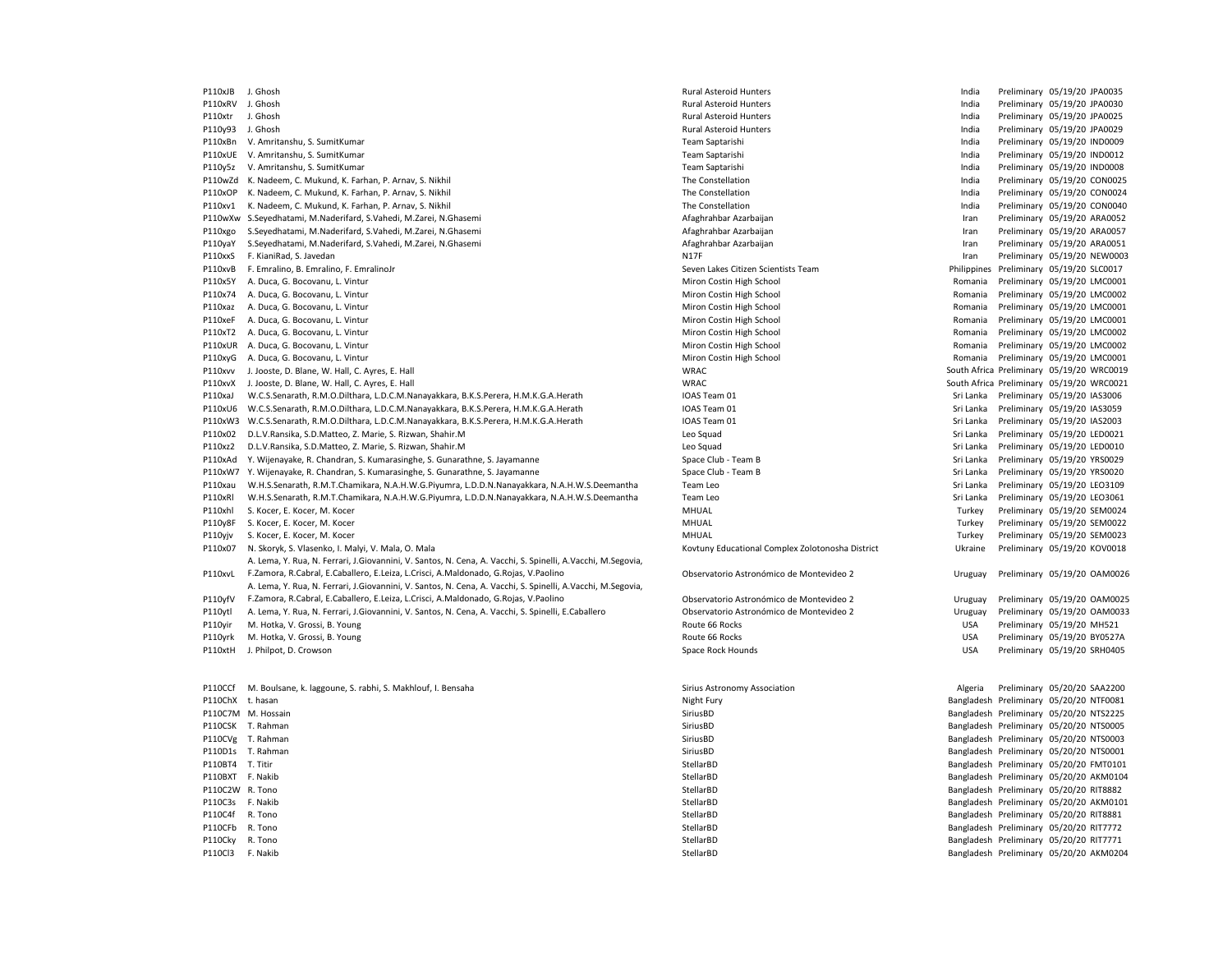P110ClC F. Nakib StellarBD Bangladesh Preliminary 05/20/20 AKM0202 P110Cra F. Nakib StellarBD Bangladesh Preliminary 05/20/20 AKM0203 P110CNI A. Ahmed **Team Graphite 003** Team Graphite 003 **Bangladesh Preliminary 05/20/20 ORS0010** P110CSw SM.Sifat examples and the state of the STERM Graphite CO3 Bangladesh Preliminary 05/20/20 TTS0003 Team Graphite CO3 Bangladesh Preliminary 05/20/20 TTS0003 P110D23 A. Ahmed **Example 2018** Team Graphite 2003 Team Graphite 003 **Bangladesh Preliminary 05/20/20 RUN0010**<br>P110D2R A. Ahmed **Preliminary 05/20/20 RMI0010** P110D2R A. Ahmed **Team Graphite 003** Team Graphite 003 **Bangladesh Preliminary 05/20/20 RMI0010** P110CCb C. Ruas Colegio Avance Brazil Preliminary 05/20/20 CCR0001 P110CMk C. Ruas Colegio Avance Brazil Preliminary 05/20/20 CCR0001 P110CTp C. Ruas Colegio Avance Brazil Preliminary 05/20/20 CCR0001 P110CJJ D. Couto, L. Buffon **Federal Institute of Espírito Santo** Federal Institute of Espírito Santo **Federal Institute of Espírito Santo** Brazil Preliminary 05/20/20 IAS0001 P110CR1 V. Reis GABRC - Grupo de Astronomia Bandeirantes de Rio Claro Brazil Preliminary 05/20/20 VDM0043 P110CSL V. Reis GABRC - Grupo de Astronomia Bandeirantes de Rio Claro Brazil Preliminary 05/20/20 VDM0050 P110CTA A. Asenov, O. Andrade, V. Radeva, S. Boteva, A. Apostolov, V. Ivanov Student Astronomical Society - Naval Academy Bulgaria Preliminary 05/20/20 RAA001 P110CPt C. Rincón, Y. Patarroyo, J. Hernández, P. Mejía, K. Amaya ASTROEN UDFJC ASTROEN UDFJC Colombia Preliminary 05/20/20 AUD0022 P110CC9 Y. Ögmen Cyprus Preliminary 05/20/20 BPL0535 P110CMN Y. Ögmen, A. Kulpcu Cyprus Preliminary 05/20/20 BPL0532 P110CMD G. Troullias, J. Lovegrove, V. Polyviou, K. Zafeiri, M. Vassiliou etc. Websites and the state of the state of the state of the cyprus Preliminary 05/20/20 KPO0474 P110COR S. Sycallides examples the English School The English School Cyprus Preliminary 05/20/20 ESC0020 P110C7n R. Jain, K. Vats, S. Chaki **Astrophiles** Astrophiles Astrophiles Astrophiles and Preliminary 05/20/20 SSS1001 P110CWT s. dabas examples and the preliminary 05/20/20 SNL0143 P110CQG D.Talwar, S.Garg entitled a state of the state of the state of the state of the state of the state of the state of the state of the state of the state of the state of the state of the state of the state of the stat P110CR0 . S.Jagarapu IHOU-SSERD India Preliminary 05/20/20 HOU0019 P110CR3 . S.Jagarapu Pampus memberi pada atas pertama pada tahun 1992 yang berakhir pada tahun 1992 yang pada tahun 1992 yang berakhir pada tahun 1992 yang pada tahun 1992 yang pada tahun 1992 yang pada tahun 1992 yang pad P110D2I B.Gopinathan Markunda and Markunda and Delinional Hourse india Preliminary 05/20/20 HOU0016 P110CKX A. Thakur, S. Pathak, D. Ranhotra **India Report A. Pathawa India Preliminary 05/20/20 ADS0009** Preliminary 05/20/20 ADS0009 P110D0J A. Thakur, S. Pathak, D. Ranhotra **India Expansion Component Component Component Component Component Component Component Component Component Component Component Component Component Component Component Component Com** P110CMg S. NSugumar, A. Vajpayee, M. Damle, R. Adkar, S. Gouthamei Mars India Diservatory Mars India Observatory Mars India Observatory India Preliminary 05/20/20 MIO0102 P110CZA S. NSugumar, S. Gouthamei, A. Vajpayee, M. Damle, R. Adkar Nars India Preliminary and a the studies of the State of Minitary Ann and Mars India Observatory and a mars India Preliminary 05/20/20 SVP0012 and a prelim P110CBC P. Sethia, S. Singh, V. Ranjan Mars Mars Mars Mission India India India India India India India India India P110CJQ P. Sethia, S. Singh, V. Ranjan Mars Mission India Mars Mission India India Preliminary 05/20/20 APJ0021 P110CLB P. Sethia, S. Singh, V. Ranjan Mars Mission India Mars Mission India India India Preliminary 05/20/20 APJ0015 P110CLE P. Mahajani **Milkyway Citizens India Preliminary 05/20/20 MWC0027** Milkyway Citizens **India Preliminary 05/20/20 MWC0027** P110CNC P. Mahajani **Milkyway Citizens India Preliminary 05/20/20 MWC0028** Milkyway Citizens **India Preliminary 05/20/20 MWC0028** P110CW8 P. Mahajani **Milkyway Citizens India Preliminary 05/20/20 MWC0022** Nikyway Citizens **India Preliminary 05/20/20 MWC0022** P110ChK A. Pahuja, B. Taneja, K. Kaur **Mahuja, B. Taneja, K. Kaur Rock-stars** Rock-stars **India** Preliminary 05/20/20 IND1411 P110C94 J. Ghosh Rural Asteroid Hunters India Preliminary 05/20/20 JPA1979 P110Cdq J. Ghosh Rural Asteroid Hunters India Preliminary 05/20/20 JPA0044 P110CeL J. Ghosh Rural Asteroid Hunters India Preliminary 05/20/20 JPA0040 P110Cf1 J. Ghosh Rural Asteroid Hunters India Preliminary 05/20/20 JPA0041 P110Clg J. Ghosh **Philadella Rural Asteroid Hunters** Rural Asteroid Hunters **India Preliminary 05/20/20 JPA0054** P110Csq J. Ghosh **Product Asteroid Hunters** Rural Asteroid Hunters **Rural Asteroid Hunters** India Preliminary 05/20/20 JPA0047 P110Cul J. Ghosh Rural Asteroid Hunters India Preliminary 05/20/20 JPA0045 P110CXe J. Ghosh Rural Asteroid Hunters India Preliminary 05/20/20 JPA0055 P110CYN J. Ghosh **Product Asteroid Hunters** Rural Asteroid Hunters **Rural Asteroid Hunters** India Preliminary 05/20/20 JPA0056 P110CZM J. Ghosh Rural Asteroid Hunters India Preliminary 05/20/20 JPA0058 P110BSS V. Amritanshu, S. SumitKumar Team Saptarishi India Preliminary 05/20/20 IND0028 P110BXg V. Amritanshu, S. SumitKumar Names and Saptarishi Team Saptarishi Team Saptarishi India Preliminary 05/20/20 IND0030 P110C9Z V. Amritanshu, S. SumitKumar Namaz Saptarishi Team Saptarishi Team Saptarishi India Preliminary 05/20/20 IND0025 P110CpD V. Amritanshu, S. SumitKumar **Team Saptarishi Team Saptarishi** Team Saptarishi India Preliminary 05/20/20 IND0029 P110Crg V. Amritanshu, S. SumitKumar **Team Saptarishi** Team Saptarishi Team Saptarishi India Preliminary 05/20/20 IND0024 P110CKA K. Nadeem, C. Mukund, K. Farhan, P. Arnav, S. Nikhil States and The Constellation The Constellation Constellation and the Constellation and the Constellation and the Constellation and the Constellation and the Cons P110Crt K. Nadeem, C. Mukund, K. Farhan, P. Arnav, S. Nikhil States and The Constellation Constellation Constellation Constellation India Preliminary 05/20/20 CON0032 P110C7Y S.Seyedhatami, M.Naderifard, S.Vahedi, M.Zarei, N.Ghasemi American American Preliminary and Preliminary 05/20/20 ARA0061 P110C9O S.Seyedhatami, M.Naderifard, S.Vahedi, M.Zarei, N.Ghasemi Afaghrahbar Azarbaijan Iran Preliminary 05/20/20 ARA0071 P110Ca1 S.Seyedhatami, M.Naderifard, S.Vahedi, M.Zarei, N.Ghasemi Afaghrahbar Azarbaijan Iran Preliminary 05/20/20 ARA0072 P110CLy S.Seyedhatami, M.Naderifard, S.Vahedi, M.Zarei, N.Ghasemi American Arabaitan Azarbaijan Afaghrahbar Azarbaijan Iran Preliminary 05/20/20 ARA0060 P110CVr L. D'Avino, A. Catapano, M. Corbisiero, G. Ruggiero 
and AstroCampania-OASDG R01 Italy Preliminary 05/20/20 AC34001 P110CBw F. Emralino, B. Emralino, F. EmralinoJr Seven Lakes Citizen Scientists Team Philippines Preliminary 05/20/20 SLC0020 P110CUj F. Emralino, B. Emralino, F. EmralinoJr Seven Lakes Citizen Scientists Team Philippines Preliminary 05/20/20 SLC0019 P110CNY J. Jooste, D. Blane, W. Hall, C. Ayres, E. Hall WRAC South Africa Preliminary 05/20/20 WRC0026

P110CLb C. Ruas Colegio Avance Brazil Preliminary 05/20/20 CCR0002